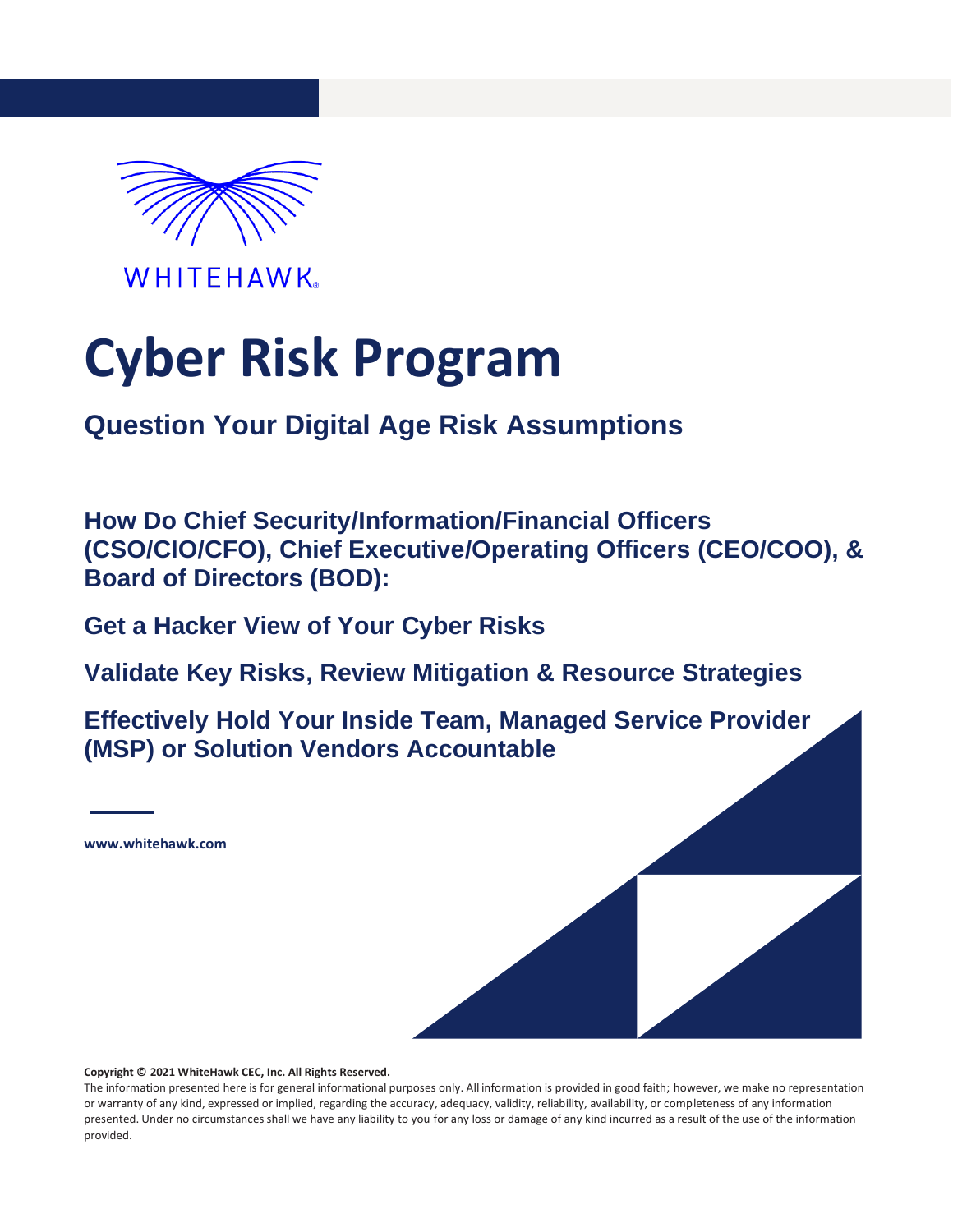

## **Executive Overview**

In the Digital Age environment, hardware, software, solutions, and services interconnect at many levels to Private and Public Sector capabilities, platforms, and missions. Our economic, political adversaries and criminals continuously seek to steal, disrupt, and conduct industrial espionage against all that they can, gaining and holding root-level access across critical business and government systems.

**Do You Know "The Truth About Your Cyber Resilience?"** 

**There is no one team nor service provider who is infallible.** 

**Risk assumptions need to be questioned and tested continuously.**

**Only a "High End Hacker View" across a company's operations can hold the line against online crime, fraud, and disruption from impacting your revenue, reputation and operations.** 

**Take the Cyber Risk Program Challenge**: Implement an independent, expert risk assessment and mitigation strategy from an innovative risk team, using best of breed technologies and a truth to power approach tailored to the Executive Team and Board of Directors (BODs), to include:

#### **Start with cyber risk monitoring & prioritization of risk indicators going back one year:**

- ✓ Know your Sector's threat landscape and vector trends
- $\checkmark$  Receive Executive Level Cyber Risk Scorecard summation report on a quarterly basis
- $\checkmark$  Leverage a real-time Red Team Assessment, to validate all discovered & Sector-wide risks
- ✓ Conduct Dark Net Assessment of obfuscated IP addresses & lost data sets
- $\checkmark$  Identify vetted, best of breed solution options to mitigate all validated cyber risks
- $\checkmark$  Be accountable to the Executive Team & BOD, leveraged by the CIO/CISO/IT Team
- $\checkmark$  Ensure global reach, while tailoring and scaling to any size organization or company

#### **Key features and sequencing:**

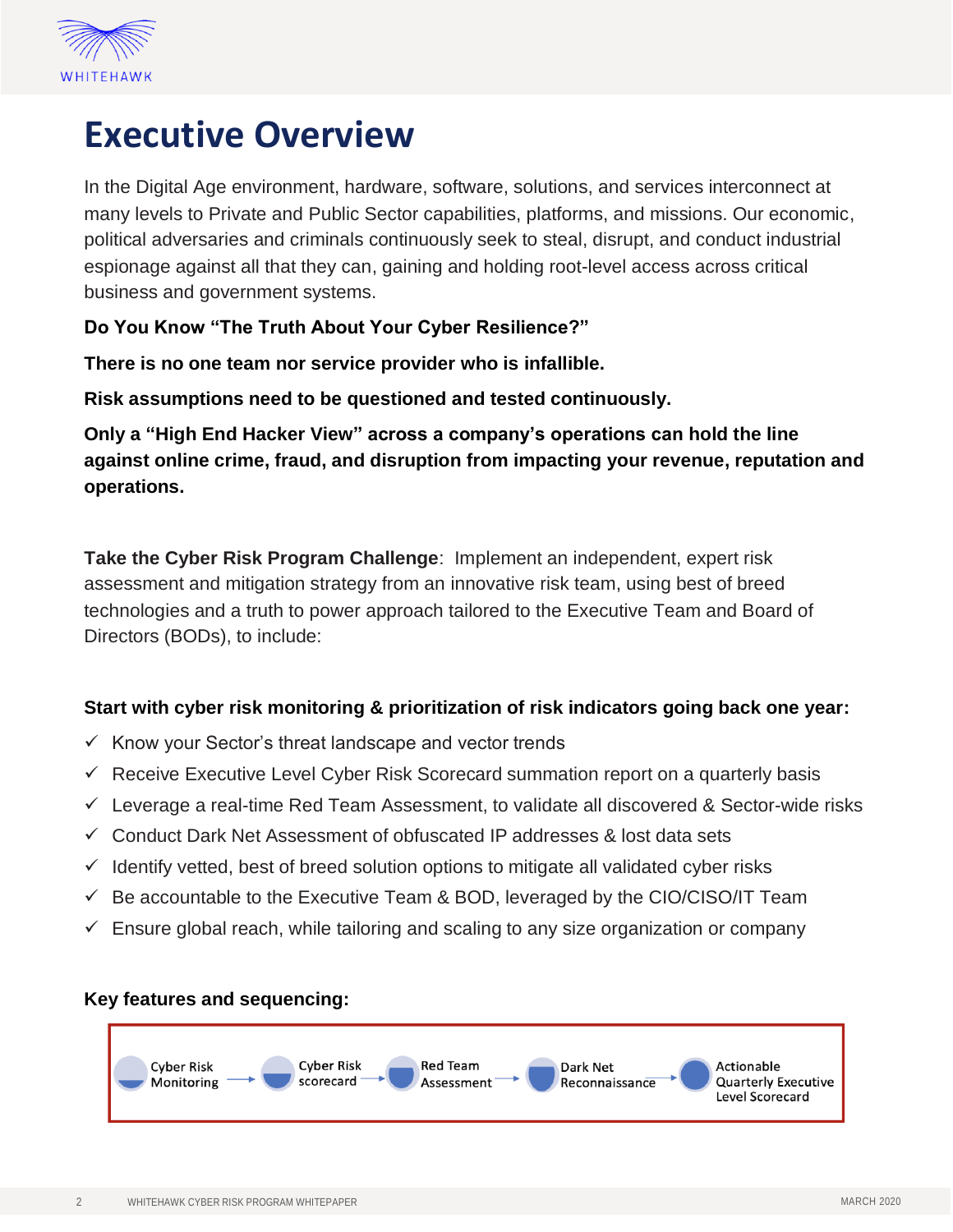

## **Red Team Risk Validation**

#### **Annually or semi-annually, integrate cutting edge SaaS based Red Team assessments**:

- ✓ Validate and prioritize Cyber Risk Scorecard key risk indicators
- ✓ Stay up-to-date on hacker intentions, methods and tools
- $\checkmark$  Track major attack methods and impacts they are having globally across all Sectors
- ✓ Compliment inside Red Team limited findings
- $\checkmark$  Determine where to focus your limited resources.

| <b>W</b> Dashboard                                                  | ■ A_New_Threat:DESKTOP-IJ6OD0U~2616 Shell                                   |                            |                 |                                 | Search for                                                                                                                            |               |  |
|---------------------------------------------------------------------|-----------------------------------------------------------------------------|----------------------------|-----------------|---------------------------------|---------------------------------------------------------------------------------------------------------------------------------------|---------------|--|
| $\checkmark$                                                        | <b>Threat Status: Running</b><br>All events for client: DESKTOP-86OD0U-2616 |                            |                 |                                 |                                                                                                                                       |               |  |
| <b>EE</b> Campaign Manager                                          |                                                                             |                            |                 |                                 |                                                                                                                                       |               |  |
| <b>E</b> Campaign List                                              | <b>Back</b>                                                                 |                            |                 |                                 |                                                                                                                                       |               |  |
| <b>D</b> New Campaign                                               | Icon Module                                                                 | Timestamp User             | Request         | Response                        | Tags                                                                                                                                  | <b>Status</b> |  |
| <b>Le</b> Reports<br><b>Threat Manager</b><br>v<br>I Threat Catalog | ത<br>upsh                                                                   | 10/30/2019,<br>12:38:25 PM | -- cmd Get-Date | Wednesday, Oct                  | att&ck,att&ck-<br>tactic:TA0002.att&<br>ck-<br>technique:T1086,s<br>cythe                                                             | Succeeded     |  |
| = Migrate Threats<br><b><i>U</i></b> Administration                 | 0<br>loader.                                                                | 10/30/2019,<br>12:38:20 PM | -load upsh      | Load upsh modu scythe           |                                                                                                                                       | Succeeded     |  |
|                                                                     | Θ<br>printscr                                                               | 10/30/2019.<br>12:38:05 PM |                 | -window "Deskt Images are not s | att&ck,att&ck-<br>tactic:TA0009,att&<br>ck-<br>technique:T1113,s<br>cythe                                                             | Succeeded     |  |
|                                                                     | ര<br>run                                                                    | 10/30/2019,<br>12:37:57 PM | whoami          | winad01v\asmith                 | att&ck,att&ck-<br>tactic:TA0002,att&<br>ck-<br>tactic:TA0007,att&<br>ck-<br>technique:T1033,a<br>tt&ck-<br>technique:T1059,s<br>cythe | Succeeded     |  |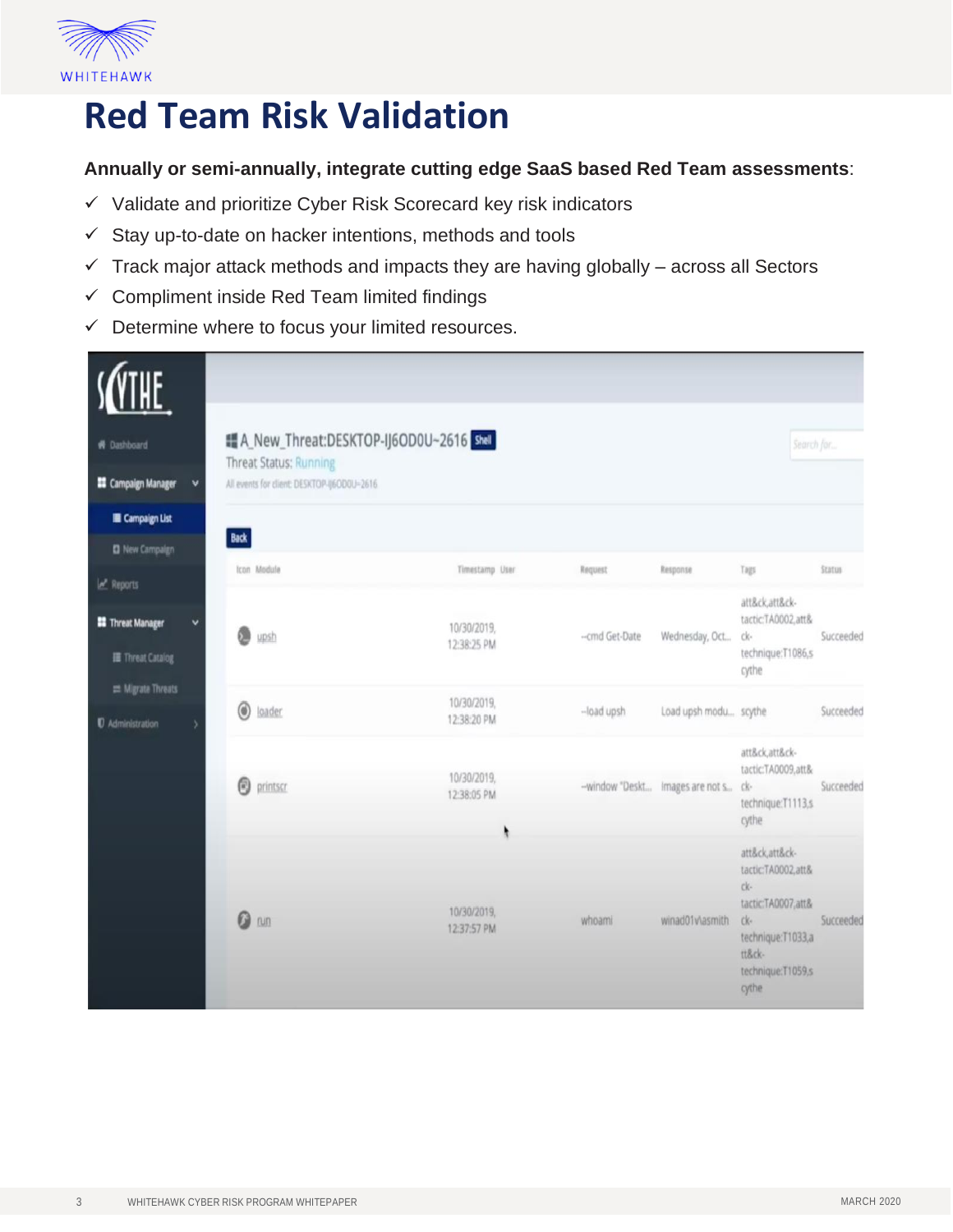

## **Scorecard with Solution Options**

The Cyber Risk Scorecard starts with our global threat trend analytics, adds cyber risk continuous monitoring, cyber risk tradecraft, standards, and maturity models, delivering prioritized risk areas of focus with initial mapping to solution and best practice options. Receive Scorecards annually or quarterly as a cyber risk report and action plan of a company's effectiveness at identifying and addressing the impacts of online crime, fraud and disruption.

**To learn more about WhiteHawk's Cyber Risk Scorecard, view this link to the [WhiteHawk Cyber Risk Scorecard.](http://docs.whitehawk.com/cyber_risk_scorecard_indepth_117a9be787.pdf)**

| <b>Cyber Risk Scorecard Results Summary</b>                                                                                                                                                                                 |                                      |                                             |                                                                                                              |                                                                                                                                                                              |             |                                                                                                                 |                                       |  |
|-----------------------------------------------------------------------------------------------------------------------------------------------------------------------------------------------------------------------------|--------------------------------------|---------------------------------------------|--------------------------------------------------------------------------------------------------------------|------------------------------------------------------------------------------------------------------------------------------------------------------------------------------|-------------|-----------------------------------------------------------------------------------------------------------------|---------------------------------------|--|
|                                                                                                                                                                                                                             |                                      |                                             |                                                                                                              |                                                                                                                                                                              |             |                                                                                                                 |                                       |  |
| We are pleased to present the results of the WhiteHawk Cyber Risk Scorecard. This section is an executive overview. Subsequent sections<br>provide associated descriptions and context to our findings and recommendations. |                                      |                                             |                                                                                                              |                                                                                                                                                                              |             |                                                                                                                 |                                       |  |
| Company                                                                                                                                                                                                                     | Domain                               |                                             | # IP Addresses                                                                                               |                                                                                                                                                                              |             |                                                                                                                 |                                       |  |
| Midsize Data Management Company                                                                                                                                                                                             | https://www.test.com                 |                                             |                                                                                                              | 19,610                                                                                                                                                                       |             |                                                                                                                 |                                       |  |
| <b>Security Rating</b><br>Ratings measure a company's relative security effectiveness.                                                                                                                                      |                                      |                                             | <b>Risk Vector Performance</b><br>Risk Vector grades show how well the company is managing each risk vector. |                                                                                                                                                                              |             |                                                                                                                 |                                       |  |
| 640                                                                                                                                                                                                                         | Advanced:<br>Intermediate:<br>Basic: | $900 - 740$<br>$740 - 640$<br>$640 - 250$   | <b>Compromised Systems:</b><br>Communications Encryption:<br>User Behavior:                                  |                                                                                                                                                                              | B<br>D<br>A | <b>Systems Patching:</b><br><b>Application Security:</b><br><b>Email Security:</b><br><b>Public Disclosure:</b> | C<br>C<br>$\mathbf C$<br>$\mathbf{A}$ |  |
|                                                                                                                                                                                                                             |                                      | <b>Prioritized Areas of Focus</b>           | WhiteHawk Cyber Analyst recommendations for top-3 Focus Areas the company should consider                    |                                                                                                                                                                              |             |                                                                                                                 |                                       |  |
| <b>Recommended Focus Area 1:</b>                                                                                                                                                                                            | <b>Communications Encryption</b>     |                                             |                                                                                                              |                                                                                                                                                                              |             |                                                                                                                 |                                       |  |
| <b>Recommended Focus Area 2:</b>                                                                                                                                                                                            | <b>Systems Patching</b>              |                                             |                                                                                                              |                                                                                                                                                                              |             |                                                                                                                 |                                       |  |
| <b>Recommended Focus Area 3:</b>                                                                                                                                                                                            | <b>Email Security</b>                |                                             |                                                                                                              |                                                                                                                                                                              |             |                                                                                                                 |                                       |  |
|                                                                                                                                                                                                                             |                                      | <b>Solution Options</b>                     | Solution options that address primary business risks identified in the Cyber Risk Scorecard                  |                                                                                                                                                                              |             |                                                                                                                 |                                       |  |
| <b>Basic Bundle</b>                                                                                                                                                                                                         | <b>Balanced Bundle</b>               |                                             | <b>Advanced Bundle</b>                                                                                       |                                                                                                                                                                              |             |                                                                                                                 |                                       |  |
| - Sophos: Sophos Email Protection<br>- KnowBe4: 1 Year - Security Awareness Training                                                                                                                                        | Subscription - 1 Year<br>Management  | - Micro Focus Software Inc.: ZENworks Patch | - Symantec: Symantec Desktop Email Encryption<br>- StorageCraft: ShadowProtect IT Edition V5.x               | - Forcepoint: SURVIEW Insider Threat Core<br>- Micro Focus Software Inc.: Sentinel Enterprise<br>- Verodin: Security Implementation Platform (SIP)<br>- D3 Security: D3 SOAR |             |                                                                                                                 |                                       |  |

#### **Cyber Risk Scorecard designed to provide clients with actionable information to:**

- $\checkmark$  Enable budget-based, effective risk reduction decision making
- $\checkmark$  Facilitate smart and timely action
- $\checkmark$  Prevent online crime and fraud from disrupting operations
- $\checkmark$  Affordable and impactful options to mitigate key cyber risks of businesses and organizations

**WhiteHawk continuously vets innovative, game-changing, scalable and cost effective cybersecurity solutions** (over 1,500 to date) in order to address any category of Digital Age Risk. Our continuous research enables us to provide expert-vetted risk mitigation solutions tailored to your enterprise's needs.<https://www.whitehawk.com/innovative-vendors>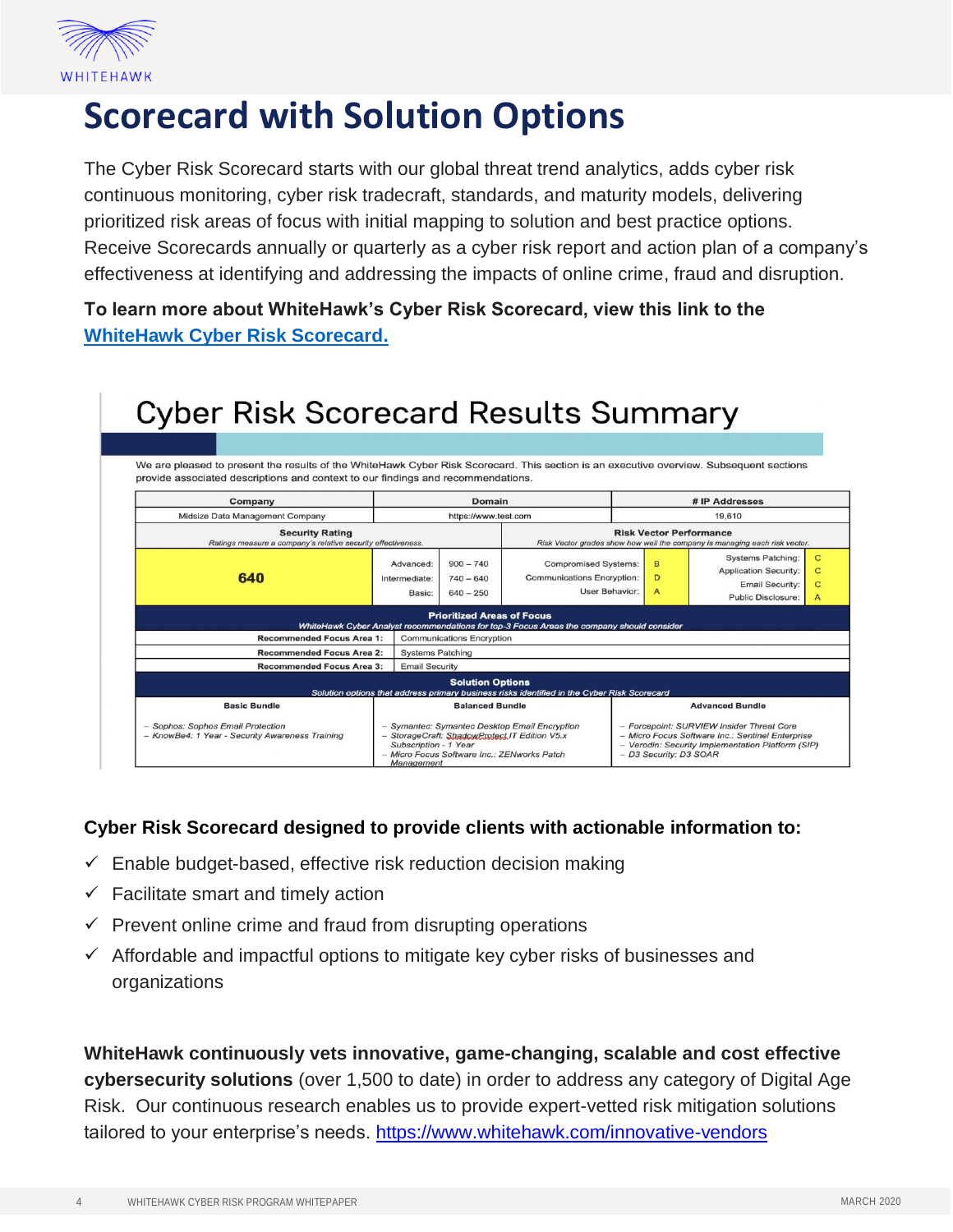

## **Executive Risk Summaries**

On a quarterly basis, receive focused risk findings, priorities and Cyber Risk Executive Report, an aggregated view, revealing current vulnerability trends and changes over time, across all included companies or organizations.

#### **Executive Level Reporting:**

- $\checkmark$  Gather and analyze cyber risk data and analytic outputs for each 'supplier/vendor' in the company's portfolio
- $\checkmark$  Perform data collection, assessment, and analytics using externally-available open data

#### **Cyber Risk Quarterly Summary Includes:**

- $\checkmark$  Summary of top-findings for prioritization & action
- $\checkmark$  Report of top risk vectors mapped to best practices & solution options
- $\checkmark$  Prioritized risk mitigation resourcing strategies



#### **Have an ever-critical expert sanity check on your inside Cyber Team, MSP or Vendors Prioritizing Smart Action within Current Resources**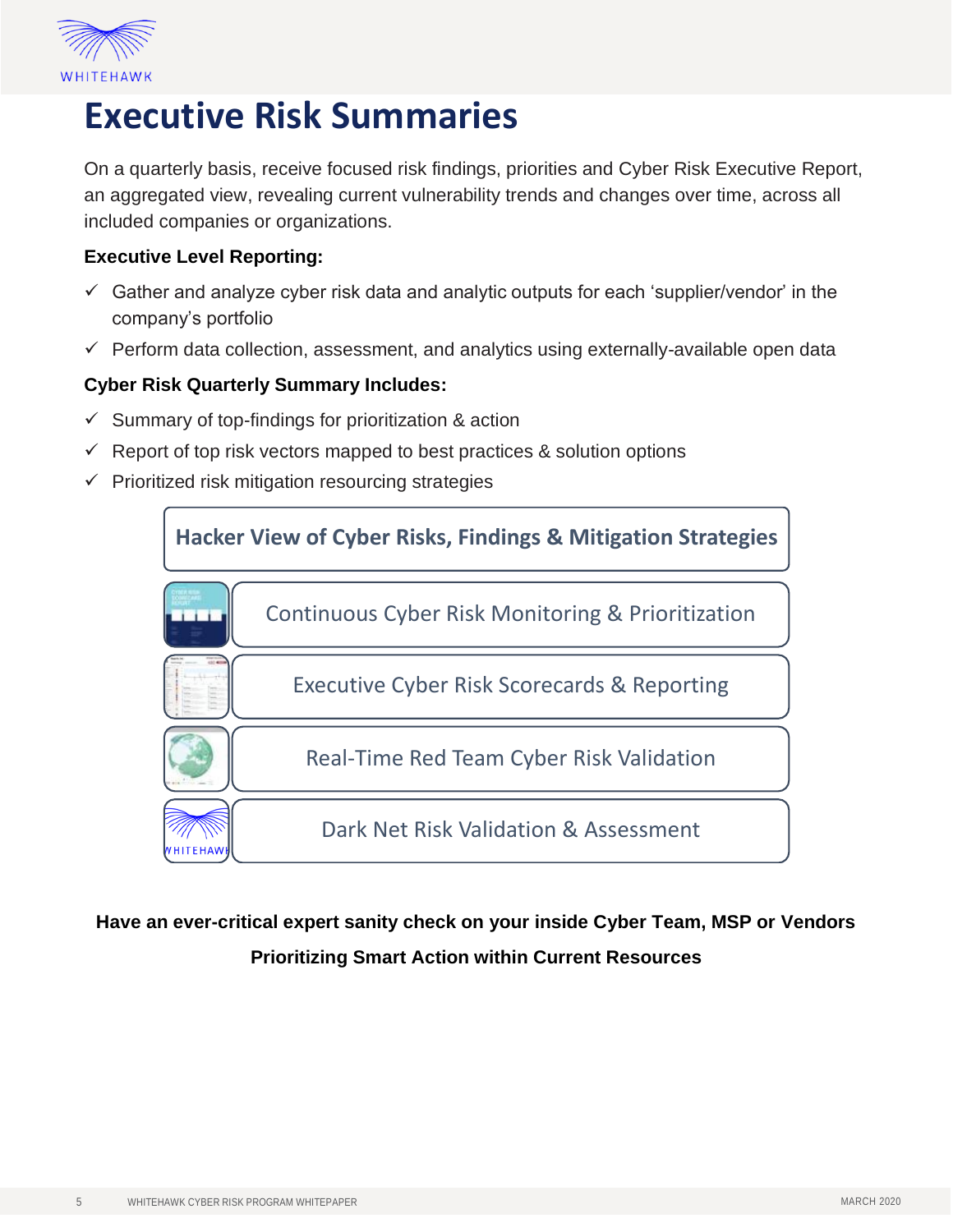

## **About Us**



WhiteHawk, Inc., is the first online Cybersecurity Exchange based on a platform architecture that is Artificial Intelligence (AI)-driven, with a focus on identifying, prioritizing, and mitigating cyber risks for businesses of all sizes. WhiteHawk continually vets and assesses risk-focused technologies, methodologies, and solutions that are impactful, affordable, and scalable to stay up to date on current cyber threat vectors to businesses, organizations, family offices, and individuals. We have an online approach to determining your key cyber risks through a Cyber Threat Readiness Questionnaire, and as appropriate, a cyber risk assessment. Using this information, we then match tailored risk mitigation solution options to companies and organizations based on current threat trends across key sectors. Our Cyber Consultants on staff help build a tailored cyber maturity plan customized to meet your business or mission objectives.

For more information, visit [www.whitehawk.com.](http://www.whitehawk.com/)

**WhiteHawk CEC, Inc.** Terry Roberts - Founder, President, & CEO [consultingservices@whitehawk.com](mailto:consultingservices@whitehawk.com)